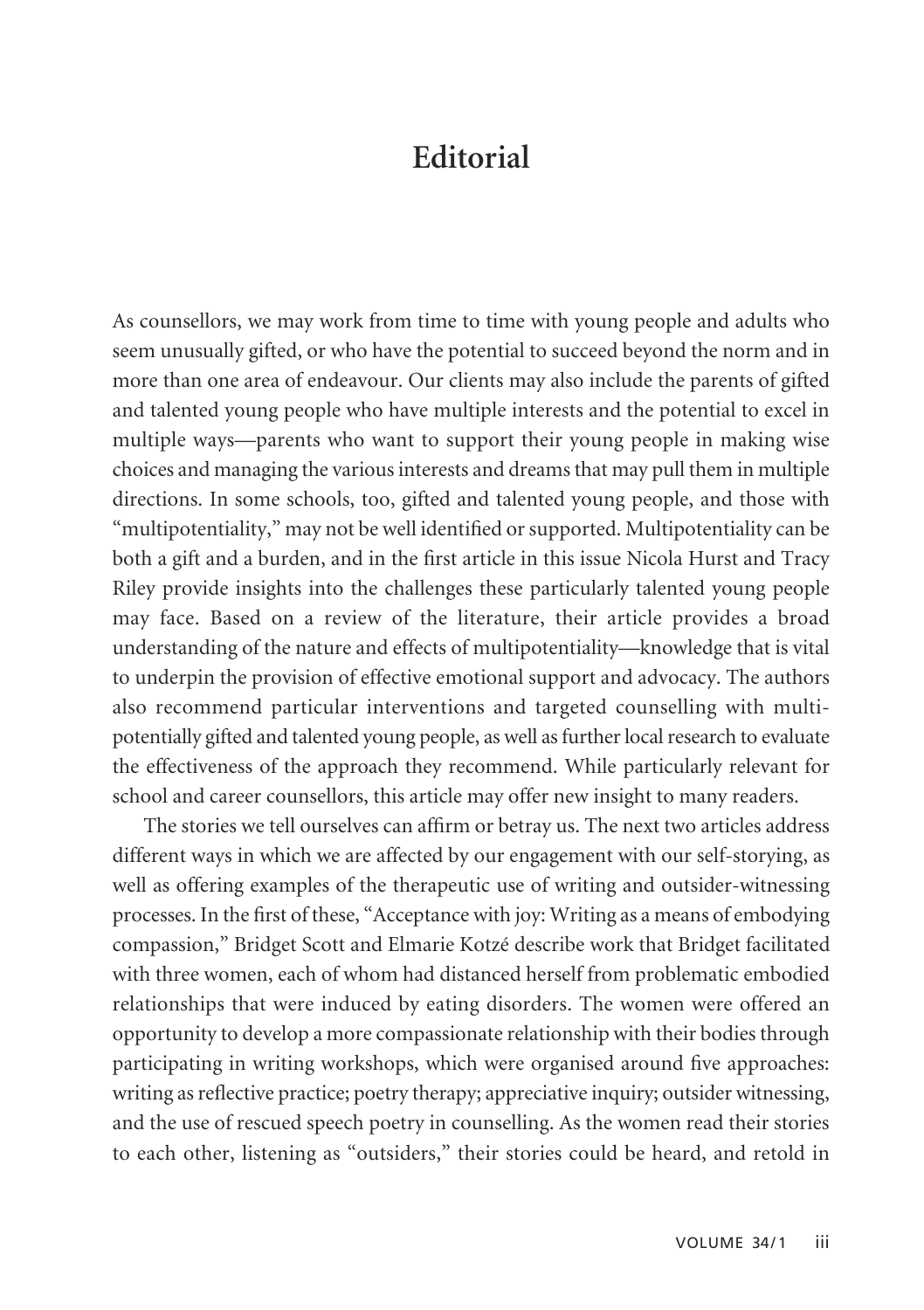new ways. "Acceptance with joy" reflects the transformative and very moving power of these processes.

The following article recounts and reflects on an educative and research process that was also therapeutically powerful. Working with Elmarie Kotzé, Paula Moneypenny deconstructed the story of a childhood experience in which she had a strong sense of personal failure. An outsider-witness process used by Elmarie enabled Paula to find new and liberating meanings embedded in her original story that freed her from its destructive power. Paula could then allow herself to bring other stories to the fore that created new opportunities for her. A variety of choices were made about interpreting Paula's story, which became the first chapter of her autoethnographic research, ending with the application of Michael White's eight steps of a failure conversation map that were used to shape a new lens to make alternative meaning of failure. In this article, Paula and Elmarie collaborated in revisiting the journey of the research, selecting and rewriting sections to, in their words, "make visible the possible presence of 'failure' identity stories in learning and counselling journeys."

In the fourth article in this issue, "Recognition, regulation, registration: Seeking the right touch," Alastair Crocket makes a further contribution to the ongoing discussion about the future of our profession in the current political environment and the continuing uncertainty about whether counselling will become a state-regulated profession (see also the articles by Alastair Crocket and Keith Tudor in the previous issue). Alastair identifies and discusses three possible alternative directions: state regulation; maintaining NZAC's current situation as a self-managing organisation, or a self-regulation approach with a measure of state approval. He argues that a pragmatic approach is needed in deciding on the most viable direction to pursue, given the pervasive influence of government policy on the likely outcomes.

The final article in this issue also echoes another theme from Alastair Crocket's article in the previous issue, where he argued for the vital relationship between research and practice, and the urgent need to produce practice-based research evidence. Here, Ruth McConnell discusses the challenges of teaching research methods to undergraduate counselling students and finding ways of capturing their engagement and motivation. Research demonstrates that practitioners are often anxious about the requirement that they take research methods courses, lack confidence in this area, and see little relevance in this aspect of their programme when their own primary focus is on developing their skills in counselling practice. Yet, engagement with research is recognised as an important aspect of developing reflective practitioners who both use